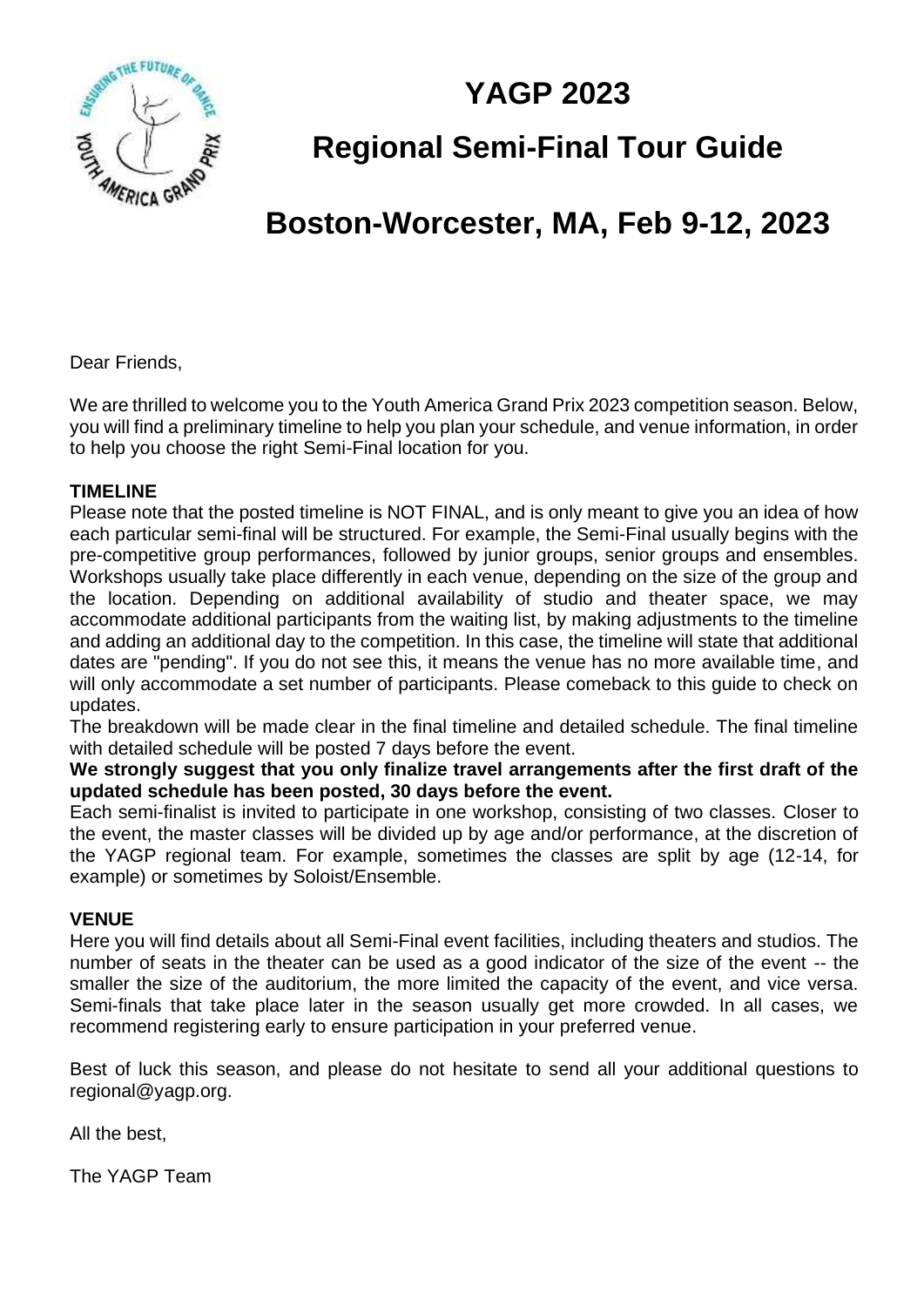## **YAGP 2023 Worcester, MA Important Information**

### **About the Venue:**

The Hanover Theatre is an opulent, recently restored performing arts space, located in downtown Worcester, with many dining and entertainment options nearby. There are several hotel options within walking distance. Worcester is 48 miles, or about 1-hour drive away from Boston and from Logan Airport. This venue is suggested for those who are driving within the Northeast area.

### **Theater:**

**Theater:** Hanover Theatre for the Performing Arts **Address:** 2 Southbridge St, Worcester, MA 01608 **Website**:<http://www.thehanovertheatre.org/> **Stage Size:** 47.10 x 42.8 **Auditorium Size:** 2,300 seats **Nearby restaurants:** A variety of options within a short walking distance **Parking:** Please park on designated lots:<https://www.thehanovertheatre.org/directions>



### **Studios:** Pending

### **Distances:**

**Distance from airport to theater:** 5 miles approximately 15 minute drive from ORH (Worcester regional airport) or about 1 hour drive from Boston Logan International Airport